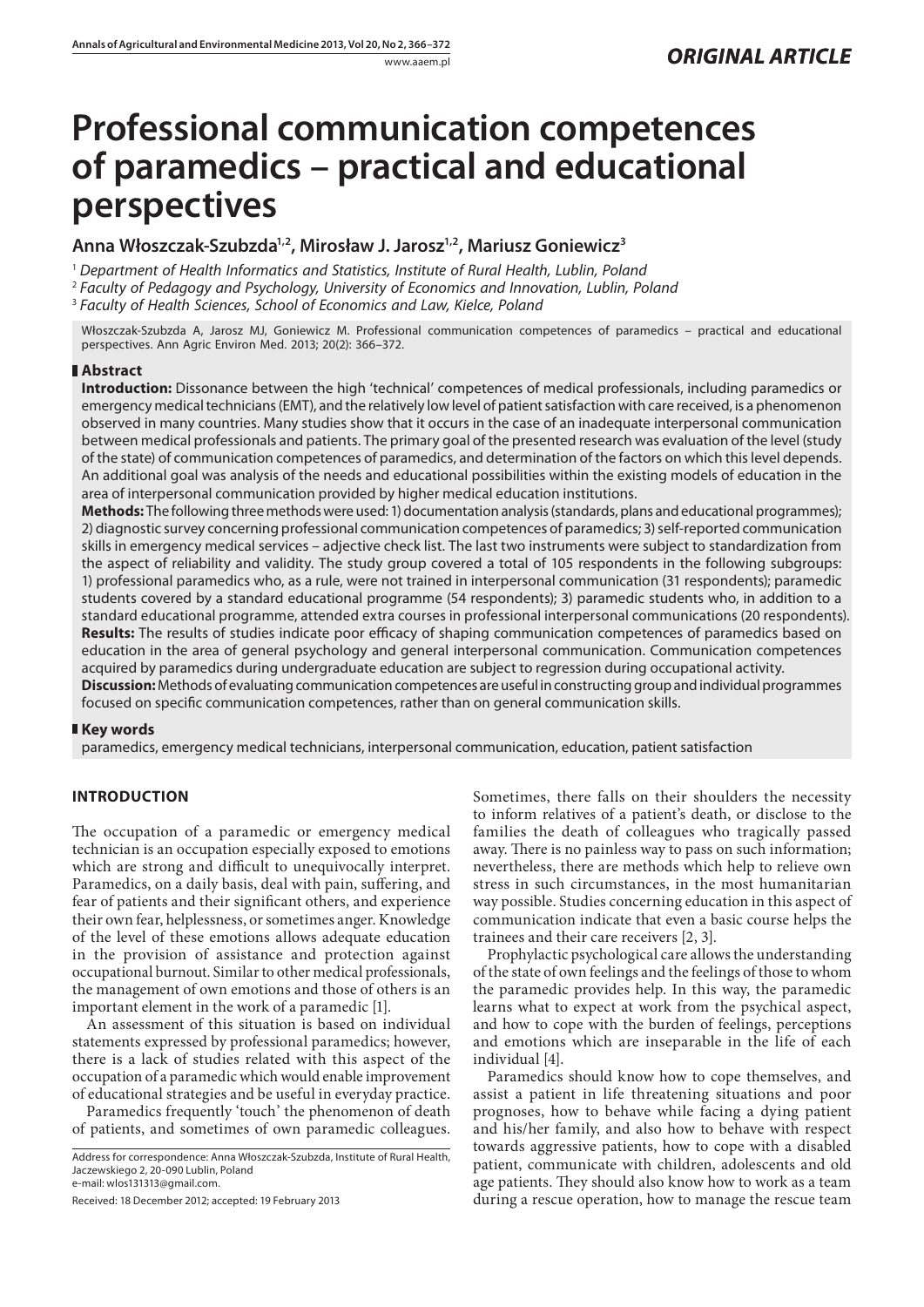during difficult situations, mass accidents and disasters, not only from purely medical but also the psychical aspect. The paramedic should be familiar with the symptoms, effects, and ways of coping in the situation of burnout syndrome. In order to develop emotional intelligence, it is beneficial first to know the essentials, and have the possibility of practical training [5, 6, 7].

An elementary duty of each paramedic is the provision of assistance and care. What does this mean in the sphere of communication competences? It is best defined by the English word 'CARE' – approached as an acronym for the list of four skills: **C**omfort, **A**cceptance, Responsiveness, Empathy [5].

The feeling of psychological comfort of a patient results from the paramedic's skills of undertaking the scope of problems which are commonly considered as sensitive or painful (deformations, disfigurements, urinary incontinence, sexuality, death, etc.), which are relatively often encountered by a paramedic while performing occupational activities. The more uncomfortable the paramedic feels, the greater the discomfort experienced by the patient [7].

Acceptance – is respecting a patient's feelings and attitudes. This is a trait which, on the one hand, makes the paramedics aware that they are dealing with a human being, not an object, and on the other hand, a paramedic is also just a human being subjected to cultural, moral and social prejudices. Obviously, these prejudices have to be eliminated, but to do so, paramedics have to know that they possess such prejudices [8].

Responsiveness – is the correct perception of cues and signs coming from the patient by verbal and non-verbal routes, and their use to provide assistance to this patient. The capability to respond depends on the skills of an active, concentrated listening and observation of the patient, paying attention to voice modulation, hesitation, gesture or other body sign language [5].

Empathy – is often defined as the capability to experience the psychological states of others, skills of understanding their way of thinking, and looking at reality from their perspective. This definition may frequently evoke doubts among medical professionals who provide help to others. Each individual has some resistance against entering into such a situation. Therefore, it is necessary to explain and emphasize that empathic reactions do not mean that the person who provides assistance experiences the same feelings as the patient. Paramedics share these feelings to a degree to which they are understood and recognized, and that in the same circumstances would probably experience similar feelings. Trained empathic skills allow the delineation of the limits of emotional engagement in a patient's problems. These limits do not have to be established by means of inadequate attitudes, being patronizing, condescending, prepondering, turning everything into a joke or being ignorant [9, 10].

The four above-described skills: 1) creation of Comfort, 2) Acceptance, 3) Responsiveness and 4) Empathy, allow handling of the emotional aspect of a patient in a way safe for the care provider, and with a proficiency equal to that in the 'technical' sphere. The creation of a comfortable atmosphere and acceptance enable control of negative, sometimes destructive emotional responses of a paramedic. Responsiveness and empathy allow the recognition of the psychical state of a patient, and to deal with it without escaping into indifference or excessive sympathy.

Assertiveness – awareness and respecting own right and skills of their execution without violating the rights of others, is useful in the work of a paramedic, both when dealing with patients and in a rescue team. Assertiveness is based on honesty and openness, allows the relief of negative feelings and, in consequence, to avoid or defuse conflicts [11, 12].

The language of communication, verbal and non-verbal, are equally important elements of providing assistance. Verbal language is divided into the component concerning communication with a patient, and the component which is used when talking about the patient. Both components are of tremendous importance in shaping an adequate occupational attitude of paramedics, and both are an educational component of the psycho-prophylaxis of a rescue action. It is obvious that the way of talking to another person conditions good or bad communication. One may not be familiar with the principles of good verbal communication; however, its usefulness is unquestionable. The role of the language used by the professionals (paramedics) is less obvious. Medical staff often use their own terms, not understood by patients. If these alternate terms objectify a patient e.g. banana – patient with yellow jaundice (AmE), goldbrick – patient who demands more attention than their (minor) condition warrants (AmE), player – complaining, irritating patient (AmE), rock – very stable patient (AmE), medical professionals may subconsciously approach a patient as an object. In everyday practice, such talking and thinking about a patient allows distancing oneself from the patient's suffering, and thus reduce own stress. This seemingly helps, but relatively quickly leads to dehumanization of the activities undertaken, and only apparent provision of assistance to another person.

Knowledge concerning body language of patients is a very valuable instrument in the work of a paramedic. The entire non-verbal context provides information about the emotional state of the person who needs assistance – and unequivocal information because, according to the experts in non-verbal communication, the human body does not lie. Considering the time limitations of rescue action, knowledge of this type is even more important. Touch is a component of non-verbal communication. Intimacy (closeness) has connotations with sex or aggression, and in various cultures there are specified social norms which regulate the accepted area and way of touching, according to the type of relationship. This is often a problem in the work of paramedics, because while examining or dressing they work in a sphere to which, in normal conditions, only the closest people are admitted [13, 14, 15].

Duress of circumstances, saving health and life, is not a reason for being unaware of a patient's feelings. Flexing muscles by a patient is nothing but an attempt to behave bravely during examination. Each touch has the features of a message. The essence of the problem consists in, among other things, that the delicate and gentle touch anticipated by the sufferer may have unexpected sexual connotations. Similarly, a determined touch, a so called 'heavy hand' of the examiner, is an attempt to get rid of sexual connotation resulting, '*nota bene'* from the lack of professional self-confidence [5, 6].

It seems that general psychological and communication knowledge, although indispensable for a basic recognition of the scope of communication problems, is poorly occupationally useful for paramedics if not accompanied by specially trained professional communication skills. It seems that despite international and cultural differences, if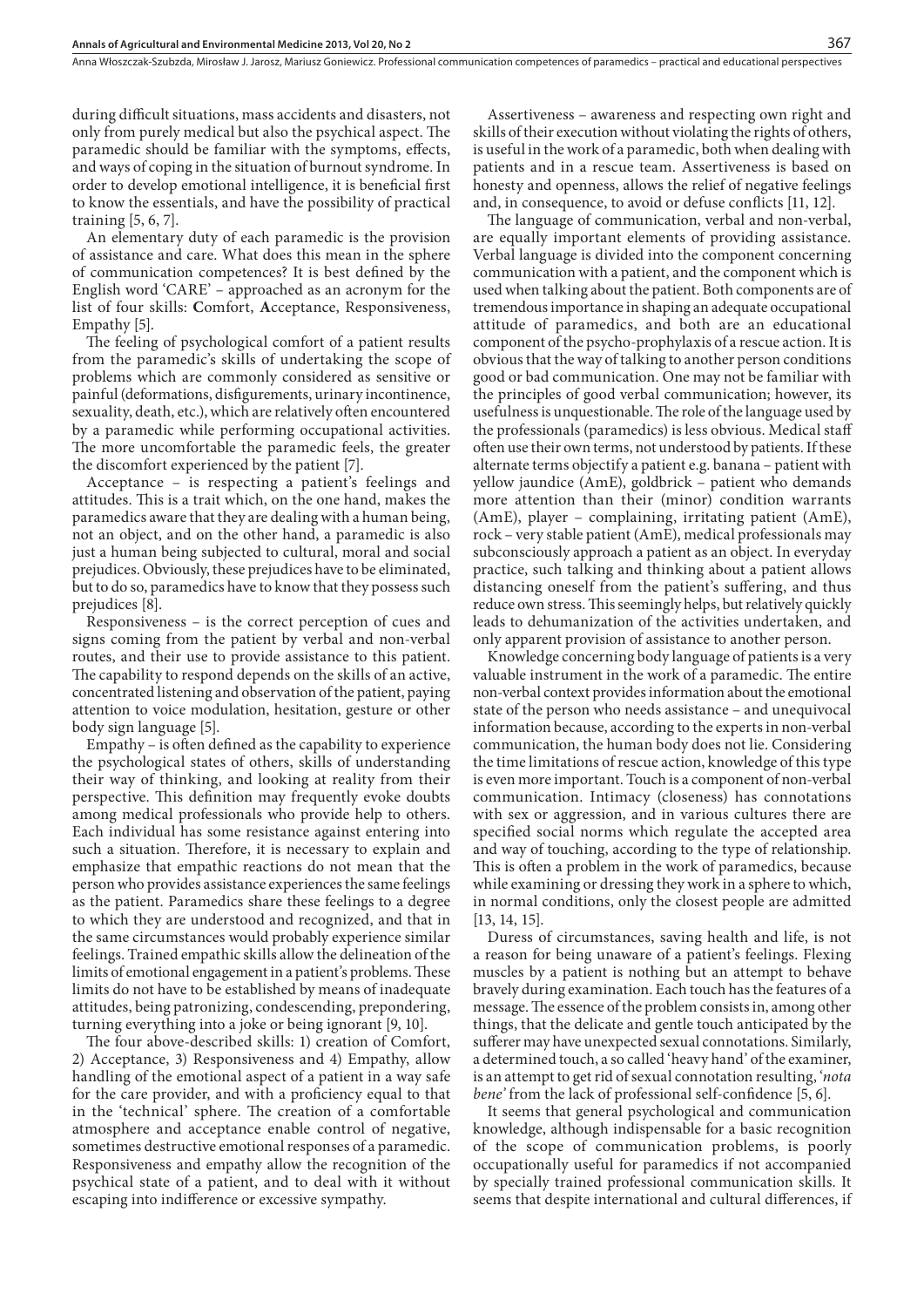there is a lack of practical classes in intra-psychological and intra-communication training, the general psychological and communication knowledge imparted alone, may be used improperly.

The primary goal of the presented research was evaluation of the level (study of the state) of professional communication competences of paramedics, and determination of the factors on which this level depends. An additional goal was analysis of the needs and educational possibilities within the existing models of education in the area of interpersonal communication provided by higher medical education institutions.

In order to achieve the presented goals, the following research questions were formulated:

- 1. What is the level of individual communication competences of paramedics (knowledge, motivation and skills)?
- 2.Are there any differences in the level of professional communication competences according to the model of education? i.e.:
	- a) education within the scope of general psychological knowledge;
	- b)education within the scope of general interpersonal communication;
	- c) education within the scope of professional interpersonal communication skills.

Based on earlier own studies, the following research hypotheses were posed:

- 1. The level of individual communication competences of paramedics based on general psychological and communication knowledge is relatively low.
- 2. There are significant differences in the level of communication competences according to the education model applied in the education of paramedics.

#### **METHODS**

368

In the research process, three basic scopes of communication competences were considered: 1) motivation, 2) knowledge, and 3) skills. Motivations bias the behaviour of an individual towards the achievement of specified states of affairs which are important for this individual. The motivation process consists of a set of individual motives. A motive may be termed an experience stimulating an individual to action, or refraining from or hindering its performance. Knowledge of interpersonal communication covers contents concerning what should be said or done in specified situations, and procedures based on which of these contents will be introduced into practice. It is necessary to recognize the complexity of interpersonal contacts; however, only its adequate application in practice makes a person communicatively competent [10, 16].

To communication skills contribute, among other things, emotional intelligence, i.e. personal competences of an individual, understood as skills of recognizing own emotional states and the emotional states of others, as well as skills of using own emotions and coping with emotional states of others which, in spite of the common opinion, may be trained and developed [17, 18, 19].

The investigation of these scopes is important from the aspect of understanding the research problems posed, and a potential design for their repair programme. In the research process, three methods were used:

- 1. analysis of documentation (standards, education schedules, curricula and syllabuses;
- 2. diagnostic survey concerning professional communication competences of paramedics – self-designed questionnaire;
- 3. testing of professional self-evaluation from the paramedics aspect – the 20 items adjective check list [20].

Analysis of documentation covered an evaluation of official standards of paramedics' education currently in effect in Poland. Based on these standards, individual schools engaged in the education of paramedics develop their own education schedules, curricula and syllabuses. Curricula and syllabuses were compared in 20 paramedic schools in Poland, which were available on the websites of these educational facilities.

The 54 items in the questionnaire and test examine the following:

- 1. within the scope of motivation:
	- a) affective dimension vs. cognitive (shows to what extent communication is motivated by emotions, and to what extent by intentions, if the message is the result of the 'stream' of emotions or the effect of consideration and planning);
	- b)positive vs. negative dimension (if the message is useful or harmful, advantageous or disadvantageous for a patient);
	- c) directed towards 'Own self' vs. biased towards 'Others' (if the message was generated exclusively for own needs, or considered others).
- 2.within the scope of knowledge:
	- a) declared dimension (what to communicate?)
	- b)procedural dimension (how to communicate?)
- 3. within the scope of skills:
	- a) dimension of carefulness (skills of showing during an interaction – interest, concern and attention to a patient or patients);
	- b)dimension of expressiveness (skills of managing verbal and non-verbal communication);
	- c) dimension of coordination (skills of managing the course of interaction);
	- d)dimension of self-possession (in interpersonal communication this is a basic requirement of being competent).

The self-designed questionnaire and adjective test were subjected to standardization from the aspect of reliability and validity by means of:

- 1. pilot studies;
- 2. competent judges test;
- 3. Kendall's coefficient of concordance (Kendall's W) examining the degree of conformity assessments of competent judges;
- 4. test-retest method examining the reliability (stability) of the instrument;
- 5. t-Student test for paired samples, investigating the significance of the differences between each pair of questions in test and retest.

As a result of pilot studies investigating face validity, the contents of one of the questions was changed (the respondents reported lack of understanding of the concept used), and one item was added as a result of suggestions by the respondents.

Competent judges assessed content validity (intrinsic) of the instrument, from the aspect of adequacy of its content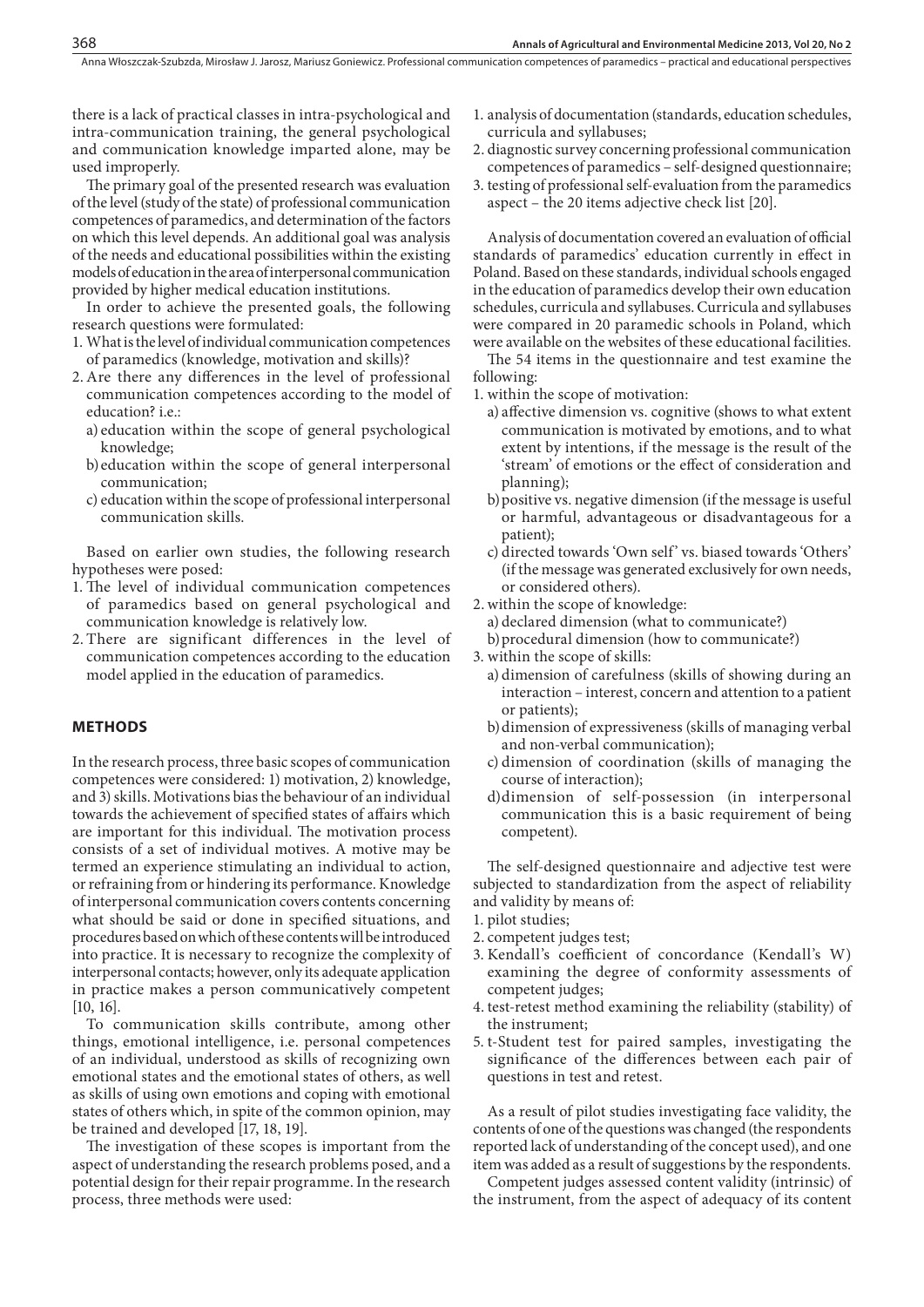with respect to the objective of the study and position in theory, level of difficulty of the contents, correlation between problems, clarity of instructions, as well as the level of acceptance while completing. The group of judges covered 6 specialists representing the following areas of knowledge: 1) medicine, 2) philosophy/ethics, 3) pedagogy, 4) law, 5) psychology. Table 1 presents the results of examinations of the level of concordance between the judges' opinions.

**Table 1.** Kendall's test of level of concordance of competent judges.

| Characteristics of the instrument | W    | р      | ri   | $(ri)^2$ |
|-----------------------------------|------|--------|------|----------|
| Adequacy to the problem           | 0.86 | < 0.01 | 0.83 | 69%      |
| Easiness of completing            | 0.87 | < 0.01 | 0.84 | 71%      |
| Clarity of instructions           | 0.86 | < 0.01 | 0.83 | 69%      |
| Level of contents acceptance      | 0.88 | < 0.01 | 0.86 | 73%      |
| Level of contents difficulty      | 0.88 | < 0.01 | 0.86 | 73%      |
| Correlation of problems           | O 91 | < 0.01 | 0.90 | 81%      |

W **–** Kendall's W;

p **–** significance; *ri* – mean correlation of evaluations;

*(ri)* 2  **–** percentage of variance of general concordance of evaluations.

Reliability was investigated by means of the 'test-retest' method, by examining the same group twice, every 2 weeks. The results were calculated in a logic test (1 – concordance, 2 – lack of concordance). The mean concordance was 85%.

The last method applied for the standardization of the instrument was t-Student test investigating, with a significantly positive correlation between every pair of the questionnaire items (from test and retest), the presence of statistically significant differences. Out of 54 pairs of questions, statistical differences were observed only in two pairs.

During the studies the following conditions of objectivity were preserved**:**

- a)independence of the respondents (without unconscious pressure, e.g. resulting from subordination, when the surveyor is a lecturer or supervisor, and the respondents are his/her students or subordinates);
- b)all respondents expressed informed consent to participate in the studies;
- c) conditions of conducting the studies were standardized for all groups examined;
- d)the questionnaire form included a precise and clear instruction.

The presented research was carried out as part of a many-year programme of monitoring and evaluation of the education of medical professionals in interpersonal communication, including physicians, paramedics, physiotherapist and nurses, conducted at the institutions educating medical professionals in Lublin (Poland). In a pilot study, in order to standardize the research instrument, a total number of 30 respondents were examined. The respondents participating in the pilot study were not enrolled into the main study. The study group covered a total number of 105 respondents in the following sub-groups:

- 1. occupationally-active paramedics (31 respondents), who were covered by a pre-graduate standard educational programme, and not trained in interpersonal communication skills as part of their continuing education;
- 2. paramedic students covered by a standard educational programme (54 respondents);

3. paramedic students who, in addition to a standard educational programme, attended extra courses in nursing professional interpersonal communications, as part of the pilot educational programme (20 respondents).

The data obtained were subjected to statistical analysis by means of SPSS statistical software with the use of descriptive statistics and hypothesis testing. The presence of the differences between qualitative variables were investigated by means of Pearson's chi-square test, whereas the significance of quantitative variables was examined with the use of singlefactor analysis of variance (ANOVA). The p values < 0.05 were considered statistically significant.

#### **RESULTS**

#### **Analysis of documentation**

Analysis of the documentation showed that the standards of education for paramedics currently in effect in Poland, in the description of qualifications, do not cover as a requirement the skills within the scope of professional medical (rescue) interpersonal communication, but focus rather on general psychological and communication knowledge. Nevertheless, educational contents include records of knowledge concerning the relationship between a medical professional and a patient, with emphasis placed on the difficulties in cooperation. This, however, is only one of many issues undertaken during the didactic hours in psychology. There is a lack not only of educational contents from the sphere of occupational interpersonal communication, but also interdisciplinary communication [21, 22, 23].

## **Diagnostic survey**

In the group of the paramedics examined, the mean value of indicators of motivation and skills, which may theoretically range from 0-1, was lower than the mean values of these indicators in the two remaining groups, i.e. students who completed a training course in professional medical communication, and students who participated in a standard training in psychology. Only the mean value of the indicator of knowledge was higher among professional paramedics, compared to students who completed a standard course in psychology. The differences with respect to motivation, knowledge and skills turned out to be highly significant statistically (Tab. 2).

#### **Professional self-evaluation**

Comparison of selected communication competences in the groups examined confirmed that professional paramedics showed the greatest shortcomings in the following areas: 1. acceptance of a patient (93.5%);

2. knowledge of the role of communication, feedback (71%).

Students of emergency medicine who completed a standard course in psychology showed the greatest shortcomings in the following areas:

- 1. knowledge of empathy (68.5%);
- 2. knowledge of assertiveness (61.1%);
- 3. knowledge of psychological self-defence mechanisms (53.7%);
- 4. knowledge concerning the role of active listening in communication (72.2%).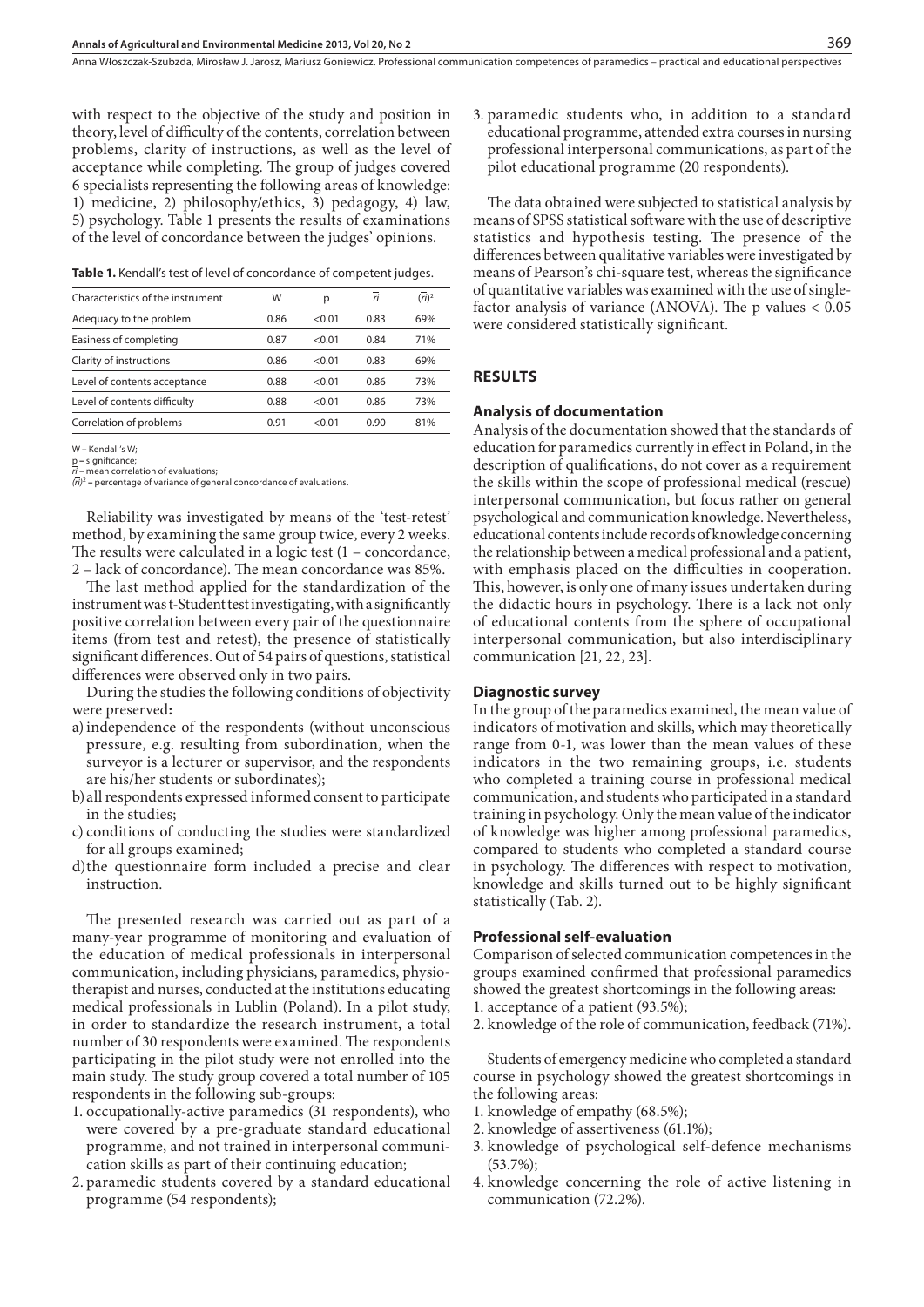Anna Włoszczak-Szubzda, Mirosław J. Jarosz, Mariusz Goniewicz . Professional communication competences of paramedics – practical and educational perspectives

| Scope         | Group                                                                | N   | Mean   | Standard<br>deviation | Standard<br>error | Minimum | Maximum | F               | p     |
|---------------|----------------------------------------------------------------------|-----|--------|-----------------------|-------------------|---------|---------|-----------------|-------|
| Knowledge     | Occupationally-active paramedics                                     | 31  | 0.5301 | 0.12781               | 0.02296           | 0.16    | 0.77    |                 |       |
|               | Paramedic students covered by standard educational programme         | 54  | 0.5168 | 0.08071               | 0.01098           | 0.36    | 0.70    |                 |       |
|               | Paramedic students who participated in an extra communication course | 20  | 0.6489 | 0.11576               | 0.02589           | 0.43    | 0.80    | 12.420          | 0.000 |
|               | Total                                                                | 105 | 0.5459 | 0.11416               | 0.01114           | 0.16    | 0.80    |                 |       |
| <b>Skills</b> | Occupationally-active paramedics                                     | 31  | 0.5218 | 0.10660               | 0.01915           | 0.25    | 0.73    |                 | 0.000 |
|               | Paramedic students covered by standard educational programme         | 54  | 0.5333 | 0.06851               | 0.00932           | 0.35    | 0.68    |                 |       |
|               | Paramedic students who participated in an extra communication course | 20  | 0.6462 | 0.11276               | 0.02521           | 0.45    | 0.80    | 13.790          |       |
|               | Total                                                                | 105 | 0.5514 | 0.10077               | 0.00983           | 0.25    | 0.80    |                 |       |
| Motivation    | Occupationally-active paramedics                                     | 31  | 0.3690 | 0.11394               | 0.02046           | 0.12    | 0.64    |                 |       |
|               | Paramedic students covered by standard educational programme         | 54  | 0.4259 | 0.09232               | 0.01256           | 0.28    | 0.76    | 40.205<br>0.000 |       |
|               | Paramedic students who participated in an extra communication course | 20  | 0.6140 | 0.08438               | 0.01887           | 0.48    | 0.80    |                 |       |
|               | Total                                                                | 105 | 0,4450 | 0,12958               | 0,01265           | 0,12    | 0,80    |                 |       |
|               |                                                                      |     |        |                       |                   |         |         |                 |       |

**Table 2.** Comparison of indices of communication skills in the observed groups.

Students of emergency medicine who, apart from the standard training course in psychology, participated in a professional course in interpersonal communication, possessed the fewest shortcomings within the scope of communication competences examined. The abovedescribed relationships were significant or highly significant statistically (Tab. 3).

### **DISCUSSION**

Professional behaviour is one of the cornerstones of effective emergency medical services (EMS) practice. In the study by Brown et al., the behaviours most highly rated were integrity and appearance/personal hygiene [24]. Dealing with illness, recovery and death require health care workers to manage not only their own emotions, but also the emotions of those around them. However, little is known about the requirements for emotion management on the part of front-line staff [2].

Smith-Cumberland et al. emphasize several important issues including: 1. the impact that emergency medical technicians (EMT) have on the family at the time of death;

**Table 3.** Presence or absence of selected skills in the groups examined.

2. the EMT's role includes making death notifications and helping meet the psychosocial needs of the bereaved; 3. that these roles and skills are as important as any other part of their professional duties. Death notifications and interaction with bereaved families require more training in this area [3]. The data showed that EMTs' attitudes toward death changed after exposure to a training programme about death [1].

Williams examined emotional labour in health care and historical influences on paramedic education. In that study, the implications of **"**emotion work**"** for the educational curriculum and the support of student paramedics are discussed, and strategies such as counselling, reflection and personal tutoring are suggested. Mentorship selection and preparation are highlighted, and the need for a cultural change in attitude towards emotion work [25].

The focus on the role of non-technical skills, such as communication, dynamic decision making, situational awareness and teamwork in emergency medicine, has gained importance during recent years. These factors, especially during time-critical and complex treatment of severely injured patients, play an important role for patient-safety

| Evaluated skill                                       |         |                                     |                                                                    |                                                                            |                  |      |
|-------------------------------------------------------|---------|-------------------------------------|--------------------------------------------------------------------|----------------------------------------------------------------------------|------------------|------|
|                                                       | Results | Occupationally-active<br>paramedics | Paramedic students<br>covered by standard<br>educational programme | Paramedic students who<br>participated in an extra<br>communication course | Chi <sup>2</sup> | p    |
| Patient acceptance                                    | absent  | 93.5% (29)                          | 87.0% (47)                                                         | 55.0% (11)                                                                 |                  | .000 |
|                                                       | present | $6.5\%$ (2)                         | $13.0\% (7)$                                                       | 45.0% (9)                                                                  | 14.086           |      |
| Knowledge of the role of empathy                      | absent  | 29.0% (9)                           | 68.5% (37)                                                         | $25.0\%$ (5)                                                               | 17.788           | .000 |
|                                                       | present | 71.0% (22)                          | 31.5% (17)                                                         | 75.0% (15)                                                                 |                  |      |
| Knowledge of the role of assertiveness                | absent  | $16.1\%$ (5)                        | 61.1% (33)                                                         | $5.0\%$ (1)                                                                |                  | .000 |
|                                                       | present | 83.9% (26)                          | 38.9% (21)                                                         | 95.0% (19)                                                                 | 28.001           |      |
| Knowledge of the role of 'feed-back'<br>communication | absent  | 71.0% (22)                          | 90.7% (49)                                                         | 55.0% (11)                                                                 |                  | .002 |
|                                                       | present | 29.0% (9)                           | $9.3\%$ (5)                                                        | 45.0% (9)                                                                  | 12.204           |      |
| Knowledge of resistance mechanisms                    | absent  | 48.4% (15)                          | 53.7% (29)                                                         | $20.0\%$ (4)                                                               |                  | ,033 |
|                                                       | present | 51.6% (16)                          | 46.3% (25)                                                         | 80.0% (16)                                                                 | 6,807            |      |
| Knowledge of the role of active listening             | absent  | 58.1% (18)                          | 72.2% (39)                                                         | $20.0\%$ (4)                                                               |                  | .000 |
|                                                       | present | 41.9% (13)                          | 27.8% (15)                                                         | 80.0% (16)                                                                 | 16.349           |      |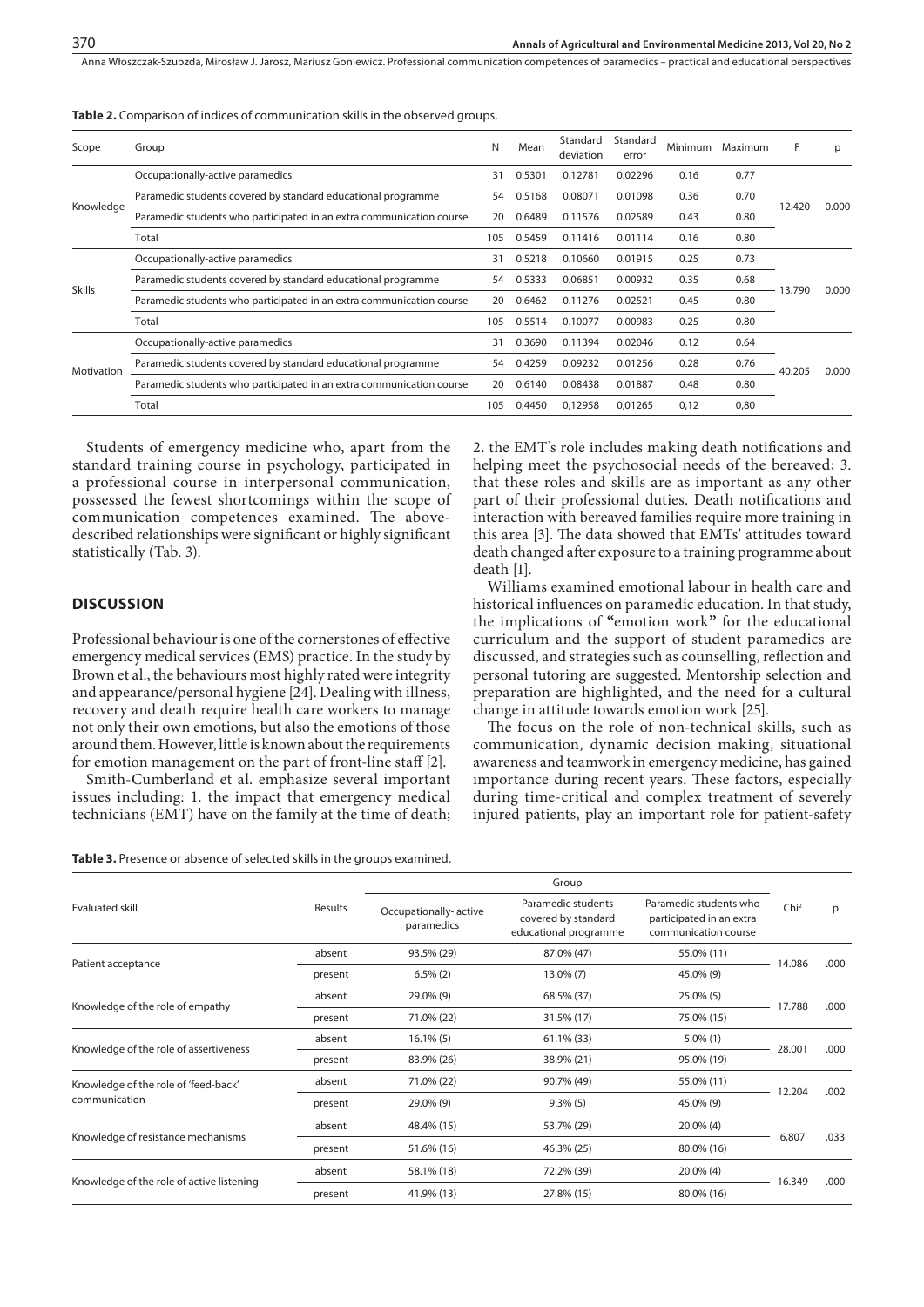and process optimization. Thus, apart from medical expertise and technical excellence, non-technical skills need to be incorporated in trainings [26].

Acute and rapid changes in the patient, the very public view of the care provided, and a need for rapid decisionmaking by paramedics make deliberation – and after the process of communication, revealing the values and interests of the patient or the patient's family – a practical impossibility [27]. However, the dynamics of a rescue action cannot be an excuse for avoiding communication with a patient. Despite the pressure of time, a paramedic can never present the impression of someone acting in hurry, but a person ready to give help, also verbal (supporting, providing information) [16].

Literature reports unequivocally emphasize the importance of education for improvement of communication competences, which should not be approached as permanent values. F. Grucza stresses that: *both communication competences and interpersonal understanding are of a dynamic character (gradual), and* […] *therefore, the produced (possessed) skills,* […]*. should not be treated as something given once and for all,* […] *if one does not care about these skills they simply shrink and finally disappear'* [28]. A similar phenomenon is presented by L. Beamer, who considers that in order for the expansion of communication competences through education to bring the desired results, it is necessary to continue the educational process in which communication skills should be developed and fostered [29].

The model of education within professional interpersonal communication proved to be significantly more effective in the improvement of total communication competences than the model of education within general interpersonal communication. In the case of the general model, the observed levels of total competences with respect to motivation, skills and knowledge remained on the level of 50%, while for professional model – on the level of 60%. This indicates that further improvement in educational methods, techniques and educational instruments is necessary in the area of professional interpersonal communication [10].

## **CONCLUSIONS**

Results of own studies indicate that the efficiency of shaping communication competences among paramedic students, based on education within the scope of general psychology only, is relatively low. That kind of knowledge is not spontaneously translated into the anticipated communication competences in the emergency medical services. Moreover, certain communication competences acquired during undergraduate education are subject to regression during occupational activity, and due to occupational stress, are replaced by undesired defence mechanisms, such as psychological resistance or withdrawal.

The method of evaluation of communication competences designed by the authors provides a possibility to diagnose educational needs of occupationally-active paramedics in the area of professional interpersonal communication, and may be helpful in constructing group and individual educational programmes. The purposefulness of such instruments is confirmed by other studies indicating that the proper approach is to focus on specific communication skills, rather than a general or full suite of communication skills.

The presented results concern the current situation in Poland, where the standards of the education of paramedics places emphasis only on general psychology rather than on professional communication training. One should be aware of the systemic and cultural differences which may considerably limit the scope of experience exchange in such a sphere so sensitive to cultural factors as interpersonal communication. However, it seems that despite international and cultural differences, if there is a lack of practical classes in intra-psychological and intra-communication training, the general psychological and communication knowledge imparted alone, may be used improperly.

In conclusion, a reasonable approach would be to focus on specific communication skills, rather than on a general or 'full suite' of communication competences. It is necessary to develop methods of evaluation of communication competences, which diagnose educational needs of occupationally active paramedics, and may be useful in constructing both group and individual continuation of educational programmes. An optimum approach is diagnosing the scope and level of the lack of communication competence, and on this basis, the development of adequate training courses which focus on specific communication skills.

#### **REFERENCES**

- 1. Smith-Cumberland TL, Feldman RH. EMTs' attitudes' toward death before and after a death education program. Prehosp Emerg Care. 2006; 10(1): 89–95.
- 2. Ward J, McMurray R., The unspoken work of general practitioner receptionists: a re-examination of emotion management in primary care. Soc Sci Med. 2011; 72(10): 1583–7.
- 3. Smith-Cumberland TL, Feldman RH. Survey of EMTs' attitudes towards death. Prehosp Disaster Med. 2005; 20(3): 184–8.
- 4. Goniewicz M, Włoszczak-Szubzda A. Psychoprofilaktyka akcji ratunkowej w kształceniu ratowników medycznych. In: Konieczny J, editor. Edukacja w ratownictwie medycznym. Poznań, Oficyna Wydawnicza Garmond, 2005.
- 5. Myerscough PR, Ford MJ. Talking with Patients: Keys to Good communication. Oxford, Oxford Medical Publications, 1996.
- 6. Salomon P. Psychologia w medycynie. Gdańsk, GWP 2002.
- 7. Fengler J. Pomaganie męczy. Wypalenie w pracy zawodowej. Gdańsk, GWP 2002.
- 8. Jurkowski R. Komunikowanie się. Zarys wykładu. Warszawa, Oficyna Wydawnicza WSM SIG, 2004.
- 9. Wilczek-Różyczka E. Empatia i jej rozwój u osób pomagających. Kraków, WUJ, 2002.
- 10. Matthews G, Zeinder M, Roberts RD. Emotional Intelligence: Science and Myth, Cambridge, MIT Press, 2004.
- 11. Grzesiuk L. Style komunikacji interpersonalnej. Warszawa, Wydawnictwo Uniwersytetu Warszawskiego, 1979.
- 12. Grzesiuk L, Trzebińska E. Jak ludzie porozumiewają się. Warszawa, Nasza Księgarnia, 1978.
- 13. Thiel E. Komunikacja niewerbalna mowa ciała. Wrocław, Astrum, 1997.
- 14. Tkaczyk L. Komunikacja niewerbalna postawa mimika, gest. Wrocław, Astrum 1997.
- 15. Bierach AJ. Komunikacja niewerbalna. Wrocław, Astrum 1998.
- 16. Morreale SP, Spitzberg BH, Barge JK. Human communication: Motivation. knowledge and skills. Belmont, California, Wadsworth Thomson Learning, 2002.
- 17. Chen RP. Moral imagination in simulation-based communication skills training. Nurs Ethics. 2011; 18(1): 102–11.
- 18. Belcher M, Jones L. Graduate nurses experience of developing trust in the nurse-patient relationship. Contemp Nurse 2009; 31(2): 142–52.
- 19. Tropea S. Therapeutic emplotment: a new paradigm to explore the interaction between nurses and patients with a long-term illness. J Adv Nurs. 2012; 68(4): 939–47.